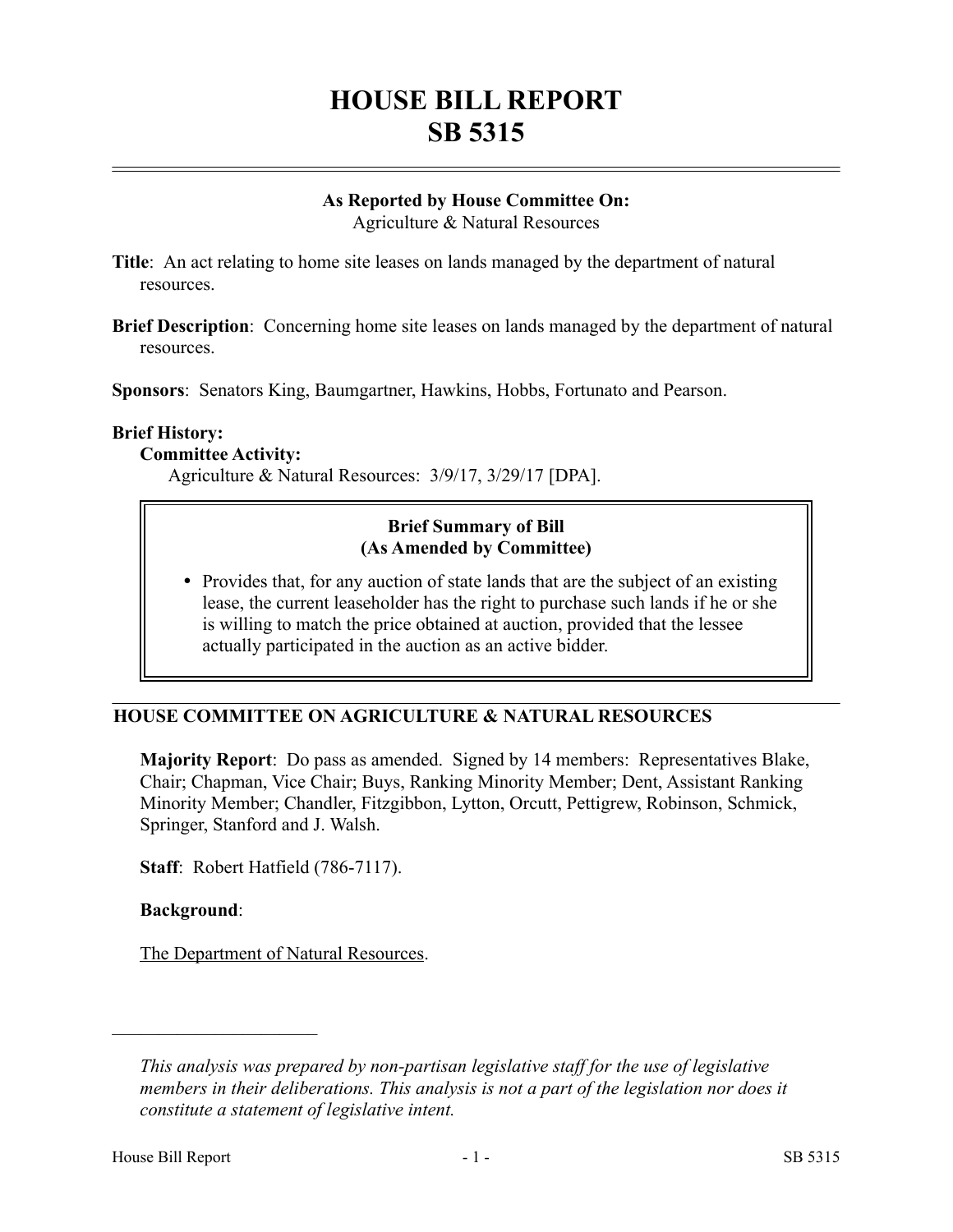The Department of Natural Resources (DNR) manages a number of different categories of land, each for a specific purpose and under different management requirements.

## State Trust Lands.

Upon statehood, the United States granted the State of Washington trust lands to support various public institutions. The DNR now manages approximately 3 million acres of federally granted trust lands that provide revenue for grade schools, state universities, buildings on the capitol campus, and correctional facilities.

## State Forest Lands.

The DNR also manages more than 600,000 acres of state forest lands, which were acquired primarily through tax foreclosures in the 1920s and 1930s, and to a lesser extent through purchases by the state or gifts to the state. State forest lands are managed for the benefit of the counties in which the lands are located.

## Constitutional Requirements Concerning the Sale of Public Lands.

All of the lands granted by the United States to the State of Washington upon statehood are held in trust for the people of Washington, and such lands may not be disposed of unless the state obtains full market value for the property.

Article XVI, Section 2 of the Washington State Constitution provides that none of the land granted to the state for educational purposes may be sold other than at public auction to the highest bidder, and for no less than the appraised value of the land.

## Statutory Requirements Concerning Land Transfers.

With the approval of the Board of Natural Resources, the DNR may transfer or dispose of real property, without public auction, in the following circumstances: transfers in lieu of condemnation; transfers to public agencies; and transfers to resolve trespass and property ownership disputes. Such transfers or disposals may occur only after appraisal, for no less than fair market value, and only if such transaction is in the best interest of the state or the affected trust.

## Statutory Requirements Concerning Land Sales.

With specified exceptions, all sales of public lands that are administered by the DNR must be at public auction, to the highest bidder, and for no less than the appraised value. There is an exception for land that the state has acquired other than through grant by the United States, such as through escheat, deed of sale, gift, devise, or through property tax foreclosure. Such land must initially be offered for sale either at public auction, or by direct sale to public agencies. If such lands are not sold at public auction, the DNR may, with the approval of the Board of Natural Resources, market such lands through a licensed real estate broker or other commercially feasible means, at a price not lower than the land's appraised value.

–––––––––––––––––––––––––––––––––